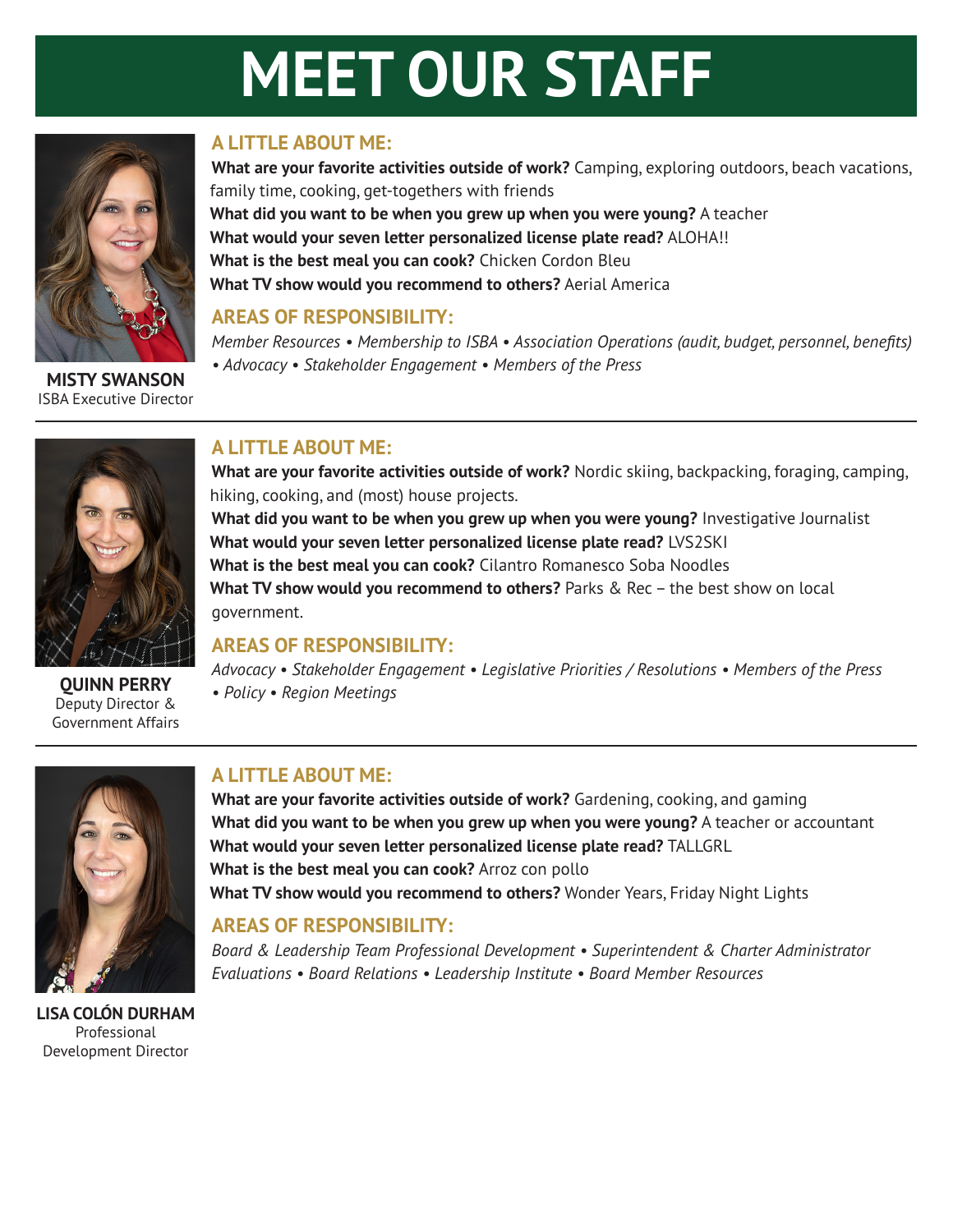# **MEET OUR STAFF**



**CATHERINE BATES** Communications & Program Manager

## **A LITTLE ABOUT ME:**

**What are your favorite activities outside of work?** Running, hiking, spending time with my family, and reading a good book. **What did you want to be when you grew up when you were young?** News journalist, inspired by Mary Tyler Moore **What would your seven letter personalized license plate read?** TWINMOM **What is the best meal you can cook?** Eggplant Parmesan **What TV show would you recommend to others?** The Office—it's timeless.

## **AREAS OF RESPONSIBILITY:**

*Superintendent Searches • Strategic Communications • Members of the Press • Social Media • Government Affairs • Program Management*



Research & Policy Specialist

## **A LITTLE ABOUT ME:**

**What are your favorite activities outside of work?** Knitting, running, playing Dungeons & Dragons with friends **What did you want to be when you grew up when you were young?** An archeologist **What would your seven letter personalized license plate read?** TIEFLNG **What is the best meal you can cook?** Cooking really isn't my strong suit, but my sushi hand rolls come out well more often than not. **What TV show would you recommend to others?** Avatar: Last Airbender

## **AREAS OF RESPONSIBILITY:**

*Clerk's Manual • Model Job Descriptions • Policy • Policy Rewrites* **APRIL HOY**



**MIKA MILETTE** Events & Operations Associate

## **A LITTLE ABOUT ME:**

**What are your favorite activities outside of work?** Reading and gaming **What did you want to be when you grew up when you were young?** Archeologist **What would your seven letter personalized license plate read?** BOBAR **What is the best meal you can cook?** Japanese Curry Rice **What TV show would you recommend to others?** Gilmore Girls

## **AREAS OF RESPONSIBILITY:**

*Convention • Keynote Speakers • Convention Workshops • Day on the Hill • Executive Board Liaison • Scholarship Program • Superintendent Searches • Social Media*